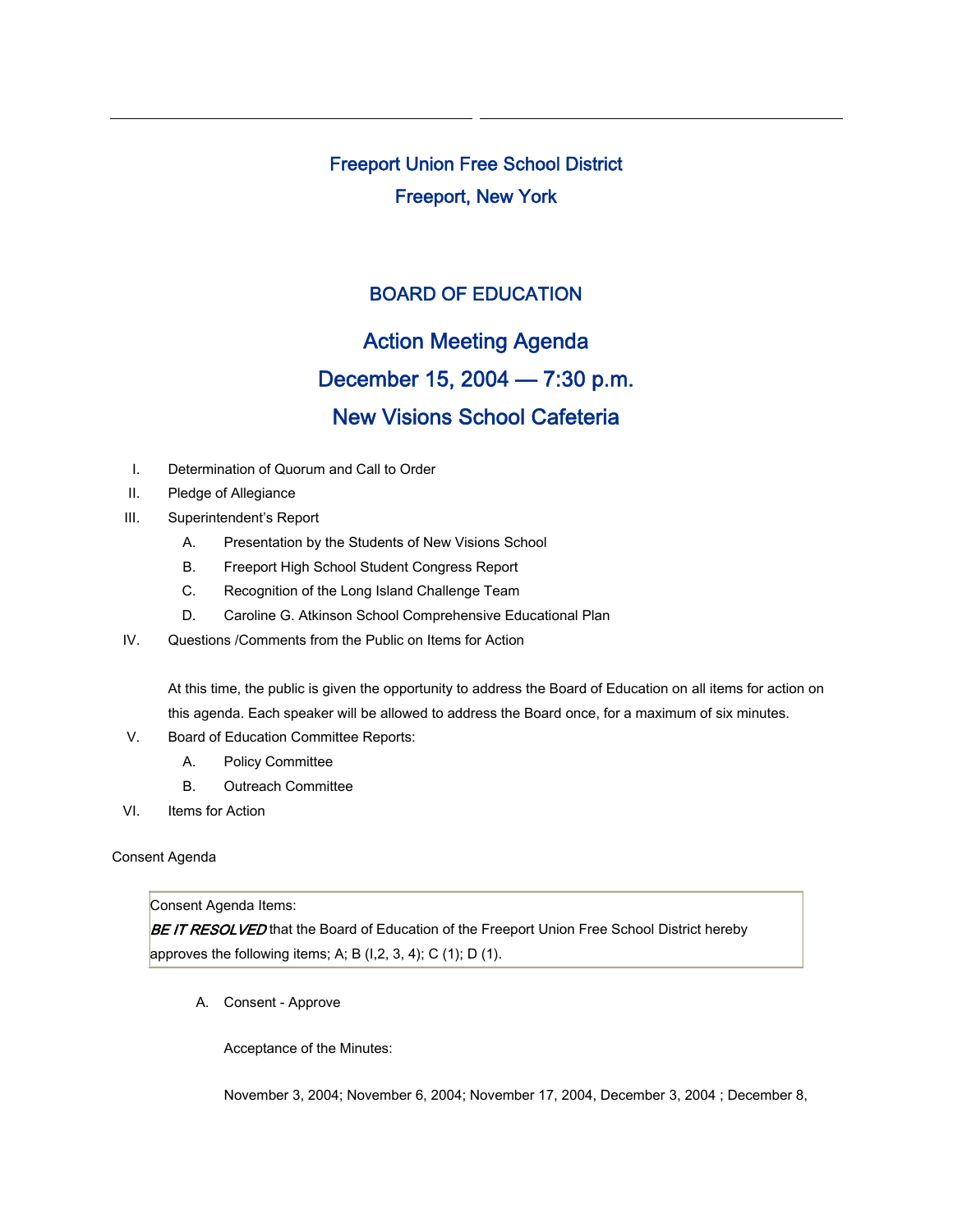2004; December 10, 2004.

B. Consent - Approve

Personnel Action

- 1. Request for Leave of Absence
- 2. Change of Status
- 3. Resignation of Staff
- 4. Appointment of Staff
- C. Consent Approve

#### Education

- 3. Acceptance of the Minutes from the Committees on Special
- 4. Education and Preschool Special Education

November 8, 2004; November 9, 2004; November 12, 2004; November 15, 2004; November 17, 2004; November 18, 2004; November 22, 2004; November 30, 2004; December 2, 2004; December 3, 2004

D. Consent – Approve

#### Finance

- 4. Acceptance of Gifts
- E. Other Items for Action

### Education

5. Granting of Tenure

#### Finance

- 6. Acceptance of a Bid Bayview Avenue Contract #1 General Construction Playground Replacement
- 7. Resolution to approve salary increases for certain classified central office administrators
- 8. Resolution to approve salaries for central office administrators
- F. Other Reports to the Board